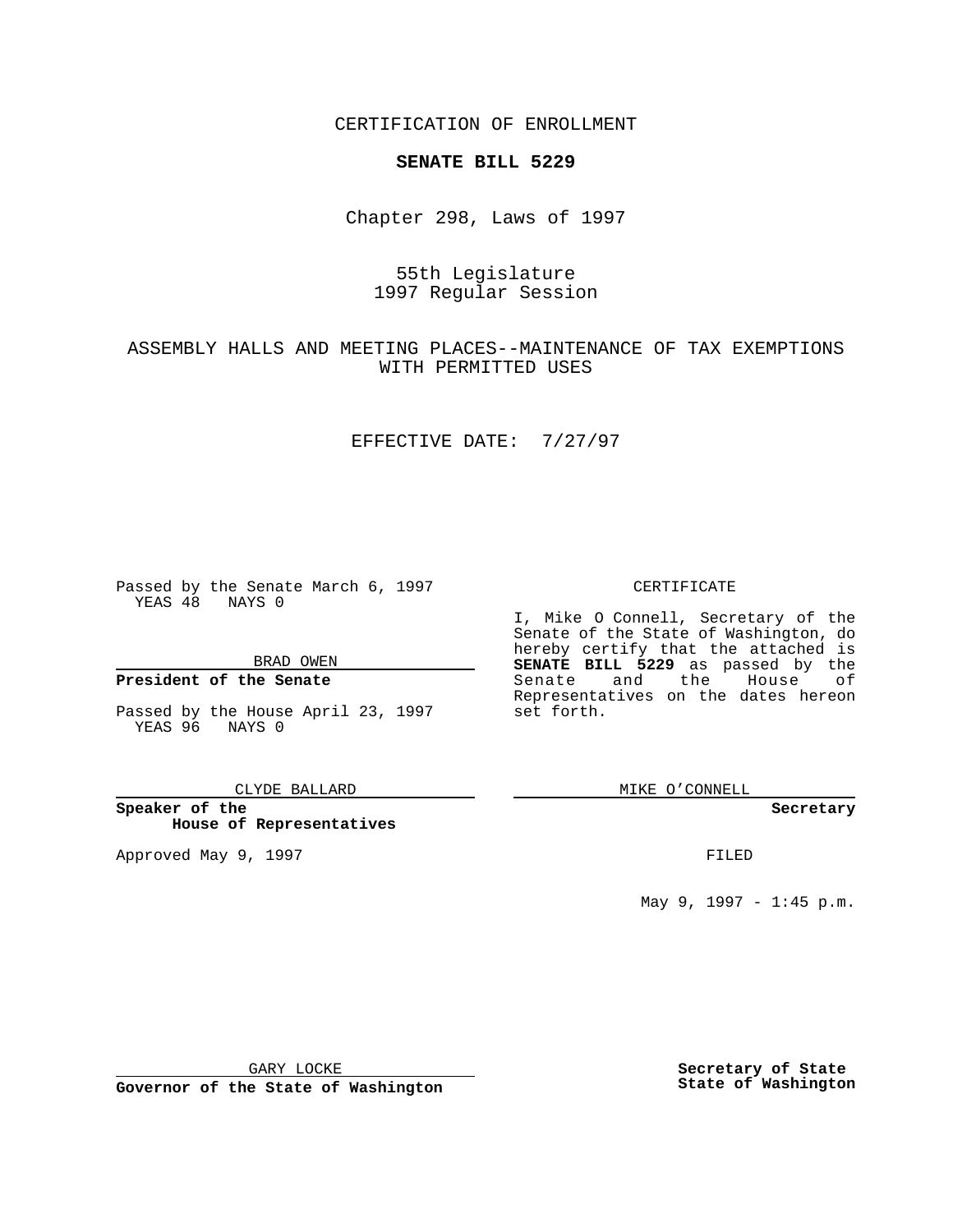# **SENATE BILL 5229** \_\_\_\_\_\_\_\_\_\_\_\_\_\_\_\_\_\_\_\_\_\_\_\_\_\_\_\_\_\_\_\_\_\_\_\_\_\_\_\_\_\_\_\_\_\_\_

\_\_\_\_\_\_\_\_\_\_\_\_\_\_\_\_\_\_\_\_\_\_\_\_\_\_\_\_\_\_\_\_\_\_\_\_\_\_\_\_\_\_\_\_\_\_\_

Passed Legislature - 1997 Regular Session

### **State of Washington 55th Legislature 1997 Regular Session**

**By** Senators Prince, Loveland, Morton, Oke, Stevens, Fraser, Swecker, Rasmussen, Hochstatter, Johnson, Bauer, Horn, Snyder, Winsley, Roach, McDonald and Haugen

Read first time 01/20/97. Referred to Committee on Ways & Means.

 AN ACT Relating to the property taxation of assembly halls or meeting places; and amending RCW 84.36.037.

BE IT ENACTED BY THE LEGISLATURE OF THE STATE OF WASHINGTON:

 **Sec. 1.** RCW 84.36.037 and 1993 c 327 s 1 are each amended to read as follows:

 (1) Real or personal property owned by a nonprofit organization, association, or corporation in connection with the operation of a public assembly hall or meeting place is exempt from taxation. The area exempt under this section includes the building or buildings, the land under the buildings, and an additional area necessary for parking, not exceeding a total of one acre: PROVIDED, That for property essentially unimproved except for restroom facilities and structures on such property which has been used primarily for annual community celebration events for at least ten years, such exempt property shall not exceed twenty-nine acres.

 (2) To qualify for this exemption the property must be used exclusively for public gatherings and be available to all organizations or persons desiring to use the property, but the owner may impose conditions and restrictions which are necessary for the safekeeping of